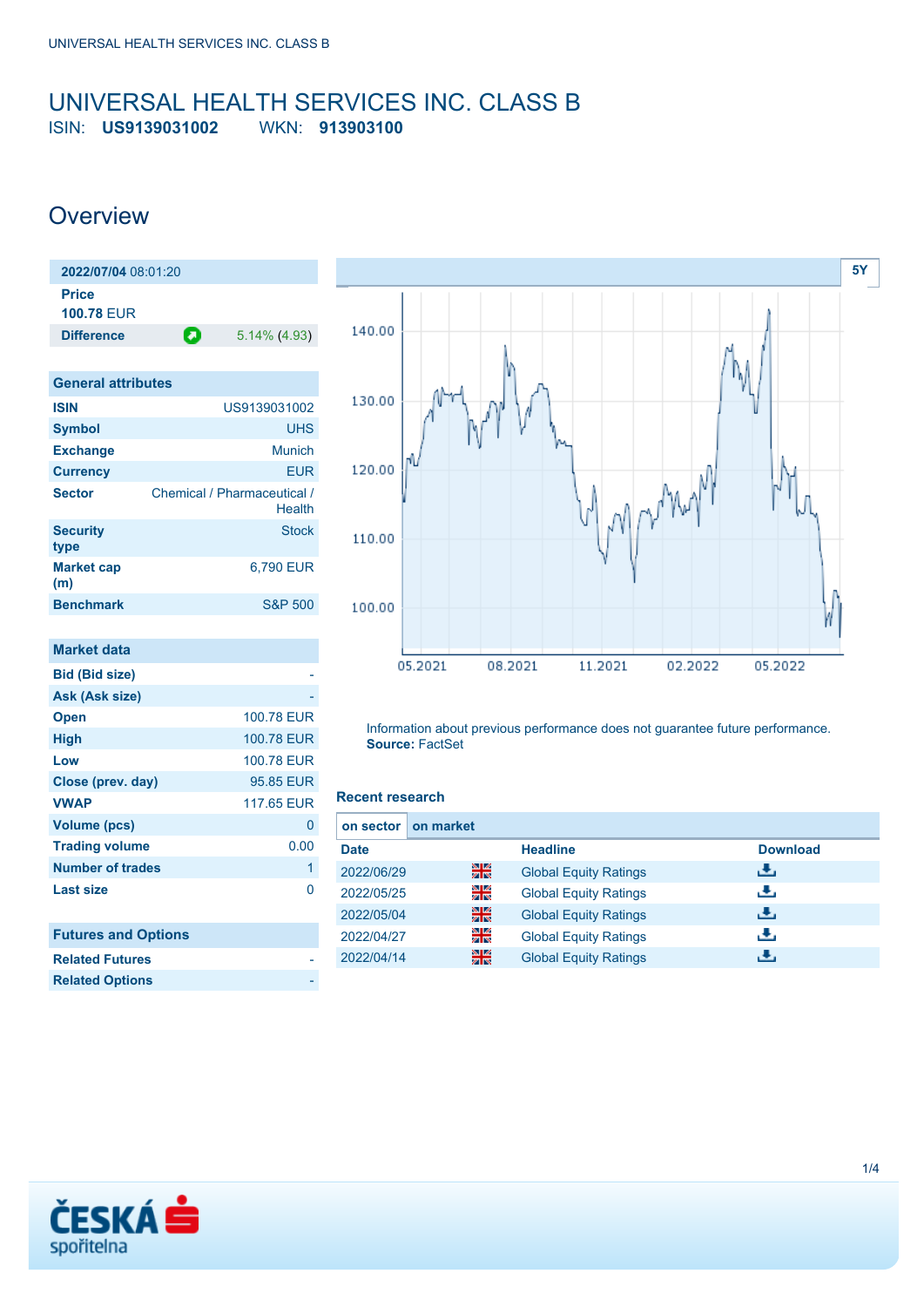## Details

**2022/07/04** 08:01:20 **Price**

**100.78** EUR

**Difference 1** 5.14% (4.93)

| <b>General attributes</b> |                                       |  |  |  |
|---------------------------|---------------------------------------|--|--|--|
| <b>ISIN</b>               | US9139031002                          |  |  |  |
| <b>Symbol</b>             | <b>UHS</b>                            |  |  |  |
| <b>Exchange</b>           | Munich                                |  |  |  |
| <b>Currency</b>           | FUR                                   |  |  |  |
| <b>Sector</b>             | Chemical / Pharmaceutical /<br>Health |  |  |  |
| <b>Security</b><br>type   | <b>Stock</b>                          |  |  |  |
| <b>Market cap</b><br>(m)  | 6.790 EUR                             |  |  |  |
| <b>Benchmark</b>          | <b>S&amp;P 500</b>                    |  |  |  |
|                           |                                       |  |  |  |

| <b>Market data</b>    |            |
|-----------------------|------------|
| <b>Bid (Bid size)</b> |            |
| Ask (Ask size)        |            |
| <b>Open</b>           | 100.78 FUR |
| <b>High</b>           | 100.78 EUR |
| Low                   | 100.78 FUR |
| Close (prev. day)     | 95.85 EUR  |
| <b>VWAP</b>           | 117.65 EUR |
| <b>Volume (pcs)</b>   | 0          |
| <b>Trading volume</b> | 0.00       |
| Number of trades      | 1          |
| <b>Last size</b>      |            |

| <b>Performance and Risk</b> |                |           |       |  |  |
|-----------------------------|----------------|-----------|-------|--|--|
|                             | 1Y<br>3Y<br>6m |           |       |  |  |
| <b>Perf</b> (%)             | $-13.46%$      | $-19.89%$ |       |  |  |
| Perf (abs.)                 | $-15.67$       | $-25.02$  |       |  |  |
| <b>Beta</b>                 | 0.96           | 0.97      | 1.22  |  |  |
| <b>Volatility</b>           | 37.01          | 31.01     | 29.15 |  |  |



Information about previous performance does not guarantee future performance. **Source:** FactSet

| <b>Price data</b>                           |                         |
|---------------------------------------------|-------------------------|
| Ø price 5 days   Ø volume 5 days (pcs.)     | 100.49 EUR (0)          |
| Ø price 30 days   Ø volume 30 days (pcs.)   | 106.98 EUR (0)          |
| Ø price 100 days   Ø volume 100 days (pcs.) | 121.05 EUR (0)          |
| Ø price 250 days   Ø volume 250 days (pcs.) | 120.01 EUR (0)          |
| <b>YTD High   date</b>                      | 143.24 EUR (2022/04/21) |
| <b>YTD Low   date</b>                       | 95.85 EUR (2022/07/01)  |
| 52 Weeks High   date                        | 143.24 EUR (2022/04/21) |
| 52 Weeks Low   date                         | 95.85 EUR (2022/07/01)  |

| All listings for UNIVERSAL HEALTH SERVICES INC. CLASS B |             |                   |                           |                                 |                            |
|---------------------------------------------------------|-------------|-------------------|---------------------------|---------------------------------|----------------------------|
| <b>Exchange</b>                                         | <b>Date</b> | <b>Time Price</b> |                           | <b>Trading volume</b><br>(mio.) | <b>Number of</b><br>trades |
| Tradegate                                               | 04          |                   | 2022/07/ 22:02 101.34 EUR | 0.00                            |                            |
| Stuttgart                                               |             |                   | 2022/07/ 15:19 101.10 EUR | 0.00                            | 5                          |

[NYSE](https://cz.products.erstegroup.com/Retail/en/Dispatcher/FactsheetDispatcher/index.phtml?ID_NOTATION=85385) 2022/07/ 22:00 105.97 USD 120.69 20,869

Munich 2022/07/ 08:01 100.78 EUR 0.00 1

[London Stock](https://cz.products.erstegroup.com/Retail/en/Dispatcher/FactsheetDispatcher/index.phtml?ID_NOTATION=207805441) 2020/09/ 15:31 117.7945 USD 0.12

04

01

04

| spořitelna |  |
|------------|--|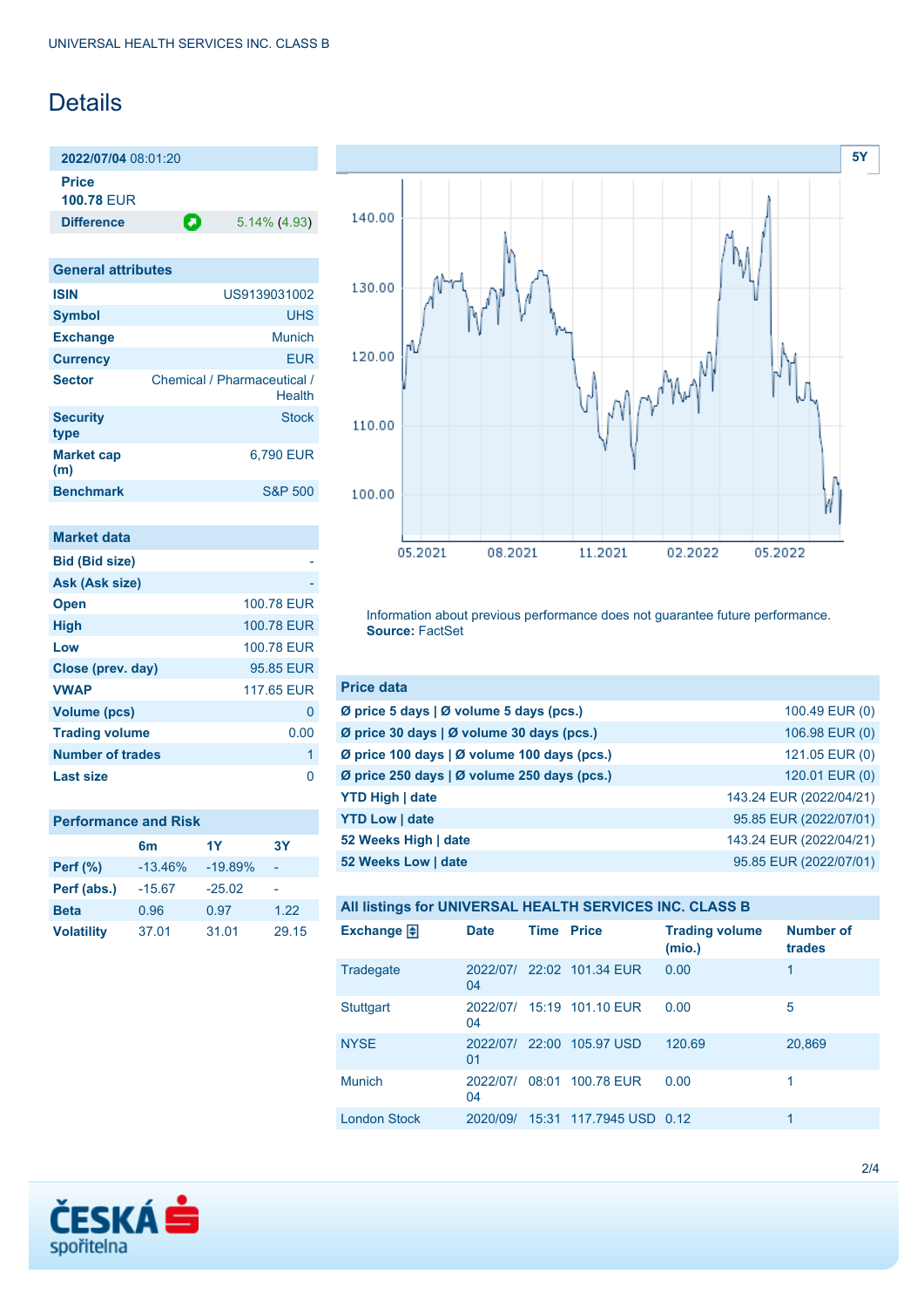| Exchange           | 15 |                           |      |    |
|--------------------|----|---------------------------|------|----|
| Frankfurt          | 04 | 2022/07/ 08:03 100.74 EUR | 0.00 |    |
| <b>Duesseldorf</b> | 04 | 2022/07/ 19:31 101.06 EUR | 0.00 | 11 |
| <b>Berlin</b>      | 04 | 2022/07/ 08:08 100.78 EUR | 0.00 |    |